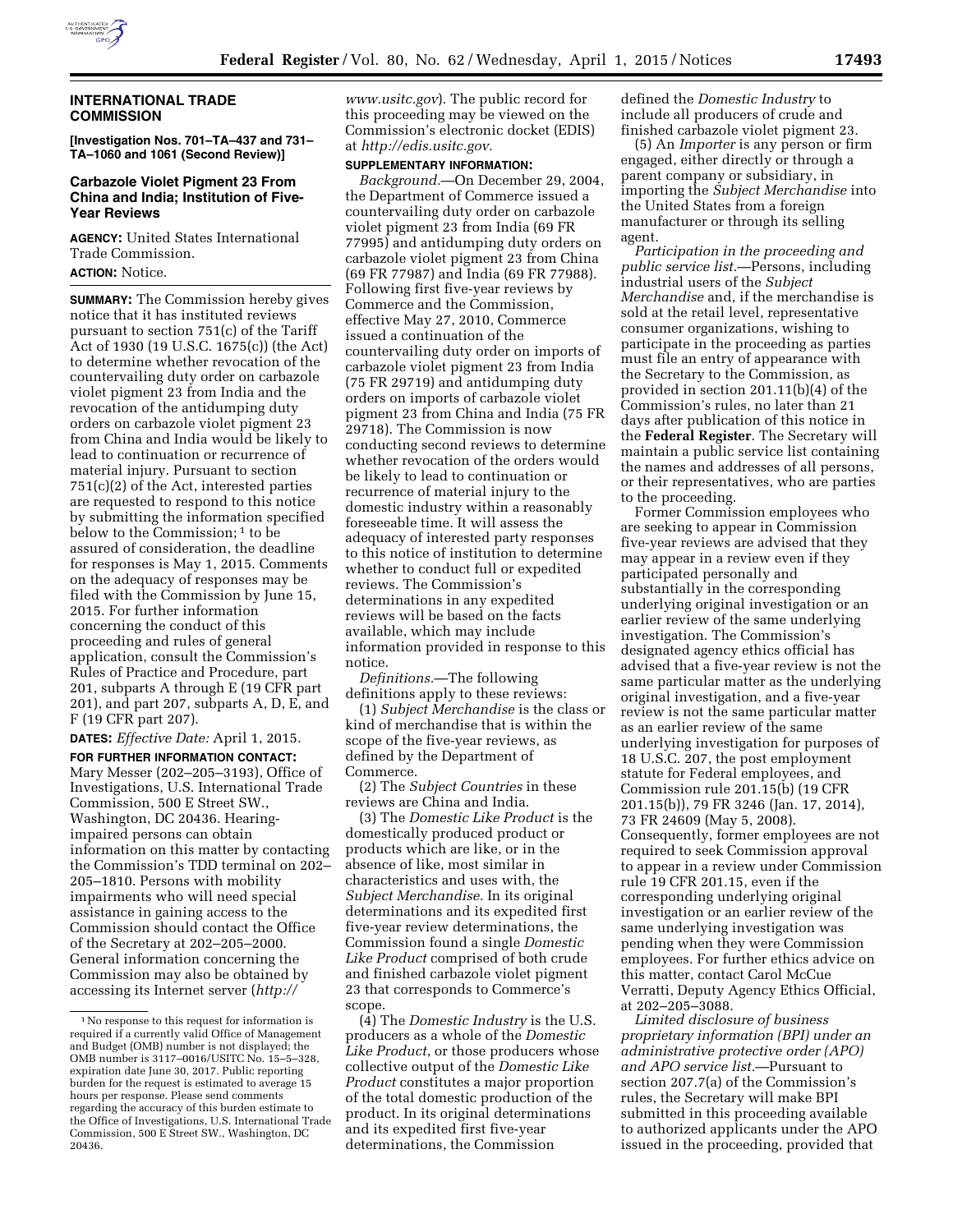the application is made no later than 21 days after publication of this notice in the **Federal Register**. Authorized applicants must represent interested parties, as defined in 19 U.S.C. 1677(9), who are parties to the proceeding. A separate service list will be maintained by the Secretary for those parties authorized to receive BPI under the APO.

*Certification.*—Pursuant to section 207.3 of the Commission's rules, any person submitting information to the Commission in connection with this proceeding must certify that the information is accurate and complete to the best of the submitter's knowledge. In making the certification, the submitter will be deemed to consent, unless otherwise specified, for the Commission, its employees, and contract personnel to use the information provided in any other reviews or investigations of the same or comparable products which the Commission conducts under Title VII of the Act, or in internal audits and investigations relating to the programs and operations of the Commission pursuant to 5 U.S.C. Appendix 3.

*Written submissions.*—Pursuant to section 207.61 of the Commission's rules, each interested party response to this notice must provide the information specified below. The deadline for filing such responses is May 1, 2015. Pursuant to section 207.62(b) of the Commission's rules, eligible parties (as specified in Commission rule 207.62(b)(1)) may also file comments concerning the adequacy of responses to the notice of institution and whether the Commission should conduct expedited or full reviews. The deadline for filing such comments is June 15, 2015. All written submissions must conform with the provisions of sections 201.8 and 207.3 of the Commission's rules and any submissions that contain BPI must also conform with the requirements of sections 201.6 and 207.7 of the Commission's rules. Please be aware that the Commission's rules with respect to filing have changed. The most recent amendments took effect on July 25, 2014. *See* 79 FR 35920 (June 25, 2014), and the revised Commission Handbook on E-filing, available from the Commission's Web site at *[http://](http://edis.usitc.gov) [edis.usitc.gov](http://edis.usitc.gov)*. Also, in accordance with sections 201.16(c) and 207.3 of the Commission's rules, each document filed by a party to the proceeding must be served on all other parties to the proceeding (as identified by either the public or APO service list as appropriate), and a certificate of service must accompany the document (if you

are not a party to the proceeding you do not need to serve your response).

*Inability to provide requested information.*—Pursuant to section 207.61(c) of the Commission's rules, any interested party that cannot furnish the information requested by this notice in the requested form and manner shall notify the Commission at the earliest possible time, provide a full explanation of why it cannot provide the requested information, and indicate alternative forms in which it can provide equivalent information. If an interested party does not provide this notification (or the Commission finds the explanation provided in the notification inadequate) and fails to provide a complete response to this notice, the Commission may take an adverse inference against the party pursuant to section 776(b) of the Act (19 U.S.C. 1677e(b)) in making its determinations in the reviews.

*Information To Be Provided In Response To This Notice of Institution:*  If you are a domestic producer, union/ worker group, or trade/business association; import/export *Subject Merchandise* from more than one *Subject Country*; or produce *Subject Merchandise* in more than one *Subject Country*, you may file a single response. If you do so, please ensure that your response to each question includes the information requested for each pertinent *Subject Country*. As used below, the term "firm" includes any related firms.

(1) The name and address of your firm or entity (including World Wide Web address) and name, telephone number, fax number, and Email address of the certifying official.

(2) A statement indicating whether your firm/entity is a U.S. producer of the *Domestic Like Product*, a U.S. union or worker group, a U.S. importer of the *Subject Merchandise*, a foreign producer or exporter of the *Subject Merchandise*, a U.S. or foreign trade or business association, or another interested party (including an explanation). If you are a union/worker group or trade/business association, identify the firms in which your workers are employed or which are members of your association.

(3) A statement indicating whether your firm/entity is willing to participate in this proceeding by providing information requested by the Commission.

(4) A statement of the likely effects of the revocation of the antidumping and countervailing duty orders on the *Domestic Industry* in general and/or your firm/entity specifically. In your response, please discuss the various factors specified in section 752(a) of the Act (19 U.S.C. 1675a(a)) including the

likely volume of subject imports, likely price effects of subject imports, and likely impact of imports of *Subject Merchandise* on the *Domestic Industry.* 

(5) A list of all known and currently operating U.S. producers of the *Domestic Like Product*. Identify any known related parties and the nature of the relationship as defined in section 771(4)(B) of the Act (19 U.S.C. 1677(4)(B)).

(6) A list of all known and currently operating U.S. importers of the *Subject Merchandise* and producers of the *Subject Merchandise* in each *Subject Country* that currently export or have exported *Subject Merchandise* to the United States or other countries after 2008.

(7) A list of 3–5 leading purchasers in the U.S. market for the *Domestic Like Product* and the *Subject Merchandise*  (including street address, World Wide Web address, and the name, telephone number, fax number, and Email address of a responsible official at each firm).

(8) A list of known sources of information on national or regional prices for the *Domestic Like Product* or the *Subject Merchandise* in the U.S. or other markets.

(9) If you are a U.S. producer of the *Domestic Like Product*, provide the following information on your firm's operations on that product during calendar year 2014, except as noted (report quantity data in pounds and value data in U.S. dollars, f.o.b. plant). If you are a union/worker group or trade/business association, provide the information, on an aggregate basis, for the firms in which your workers are employed/which are members of your association.

(a) Production (quantity) and, if known, an estimate of the percentage of total U.S. production of the *Domestic Like Product* accounted for by your firm's(s') production;

(b) Capacity (quantity) of your firm to produce the *Domestic Like Product* (*i.e.*, the level of production that your establishment(s) could reasonably have expected to attain during the year, assuming normal operating conditions (using equipment and machinery in place and ready to operate), normal operating levels (hours per week/weeks per year), time for downtime, maintenance, repair, and cleanup, and a typical or representative product mix);

(c) the quantity and value of U.S. commercial shipments of the *Domestic Like Product* produced in your U.S. plant(s);

(d) the quantity and value of U.S. internal consumption/company transfers of the *Domestic Like Product*  produced in your U.S. plant(s); and